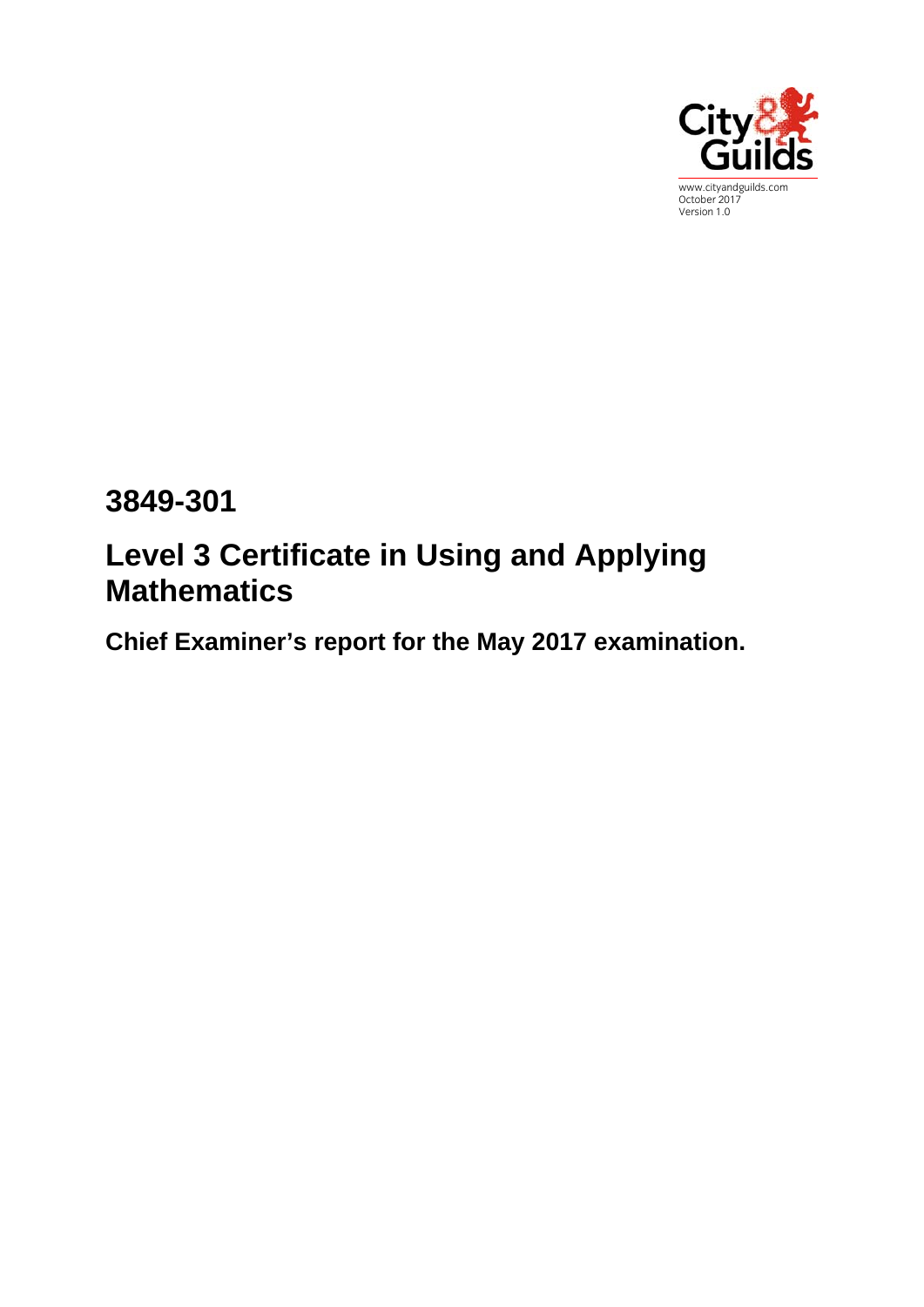#### **About City & Guilds**

As the UK's leading vocational education organisation, City & Guilds is leading the talent revolution by inspiring people to unlock their potential and develop their skills. City & Guilds is recognised and respected by employers across the world as a sign of quality and exceptional training.

#### **City & Guilds Group**

The City & Guilds Group operates from three major hubs: London (servicing Europe, the Caribbean and Americas), Johannesburg (servicing Africa), and Singapore (servicing Asia, Australia and New Zealand). The Group also includes the Institute of Leadership & Management (management and leadership qualifications), City & Guilds Licence to Practice (land-based qualifications) and Learning Assistant (an online eportfolio).

#### **Copyright**

The content of this document is, unless otherwise indicated, © The City and Guilds of London Institute and may not be copied, reproduced or distributed without prior written consent. However, approved City & Guilds centres and candidates studying for City & Guilds qualifications may photocopy this document free of charge and/or include a PDF version of it on centre intranets on the following conditions:

centre staff may copy the material only for the purpose of teaching candidates working towards a City & Guilds qualification, or for internal administration purposes candidates may copy the material only for their own use when working towards a City & Guilds qualification

**The Standard Copying Conditions (see the City & Guilds website) also apply.** 

**City & Guilds 1 Giltspur Street London EC1A 9DD www.cityandguilds.com**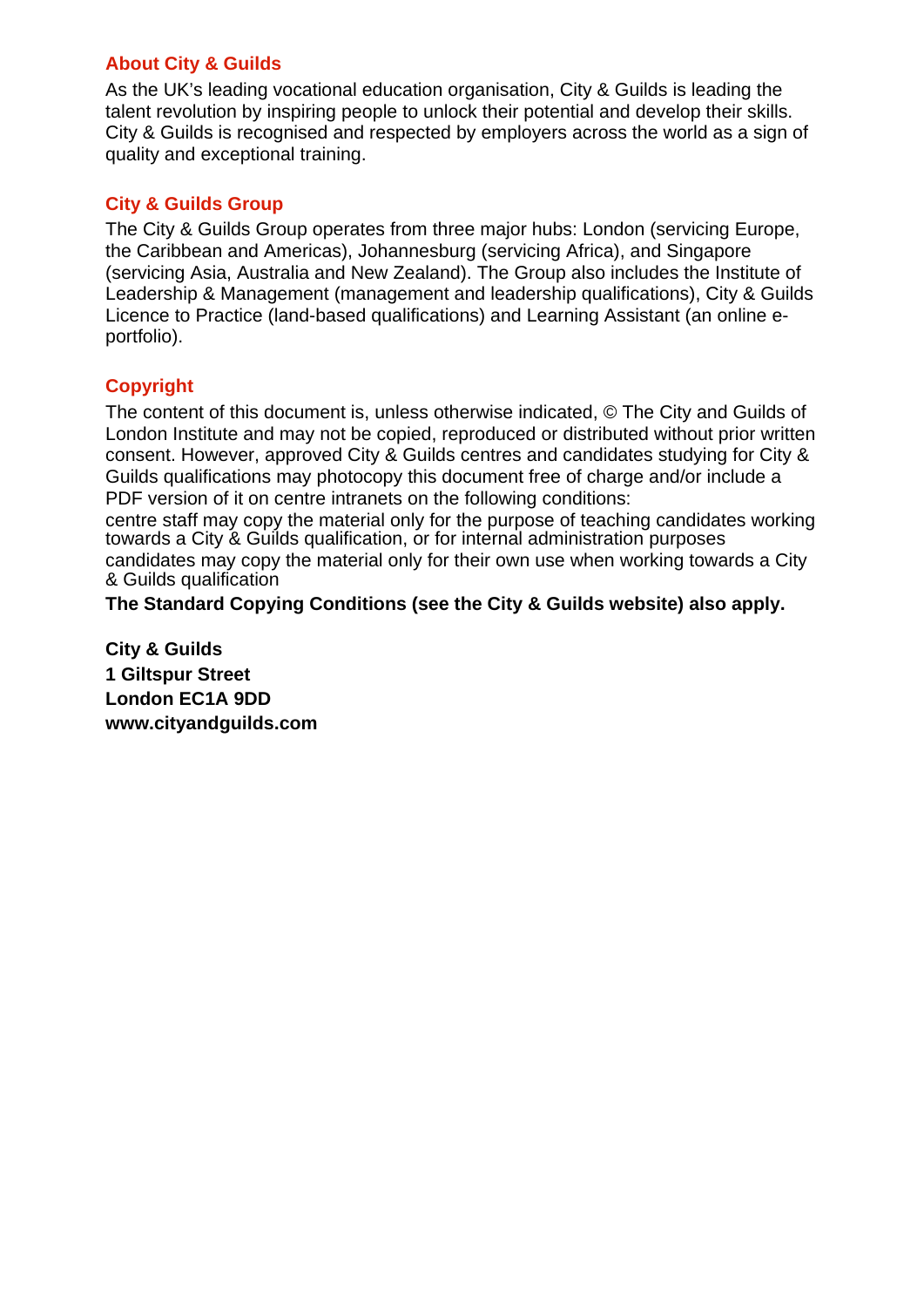## **Contents**

|   | <b>Introduction</b>        |  |
|---|----------------------------|--|
| ີ | <b>Overall Performance</b> |  |
| ົ | <b>Overall comments</b>    |  |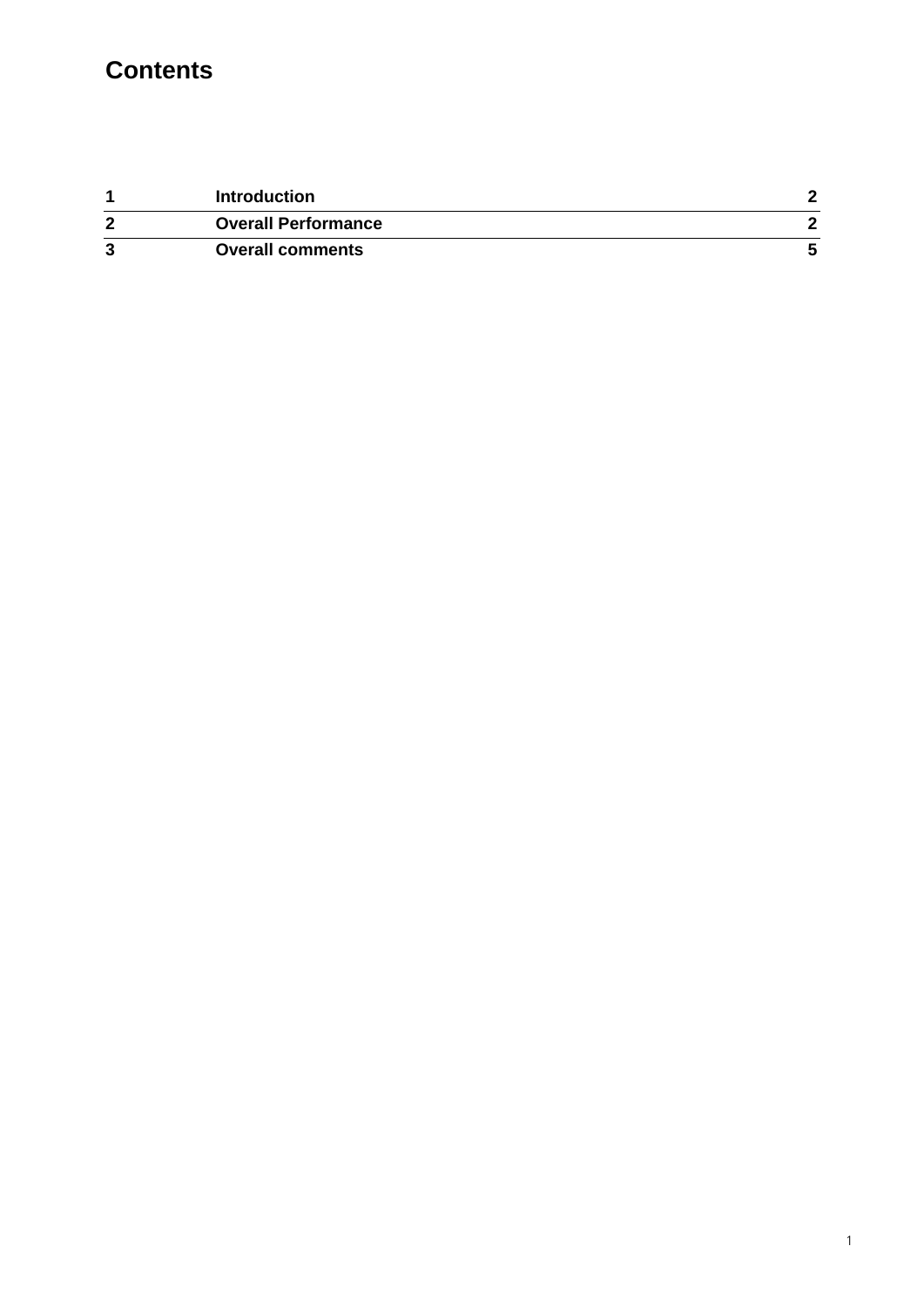### **1 Introduction**

The purpose of this document is to provide centres with feedback on the performance of candidates for the 3849-301 Level 3 Certificate in Using and Applying Mathematics.

This report gives feedback on the May 2017 examination series. The question paper is now available to download from the **City & Guilds website.** 

### **2 Overall Performance**

#### **2.1 Paper 1 Mathematical Modelling**

A considerable amount of guidance was given in the pre-release material as to how to tackle this particular problem. This clearly assisted candidates to replicate the illustrative examples given and in many cases to consider a restricted range of different options. It was good to see students working with spreadsheets to carry out appropriate development of tables and graphs. Those candidates who were able to build on the basic given model to explore a range of options and then summarise them gained most credit. This is what is expected in this modelling paper. The best responses managed to achieve this and included, as appendices, the working that informed their writing of advice.

It is important that candidates use their mathematical working to inform their writing in response to the question as it is the intention that they use their investigations to write succinctly about what they have found (in this case to inform a young person of options in buying a car costing a range of different process with different pay-back times and for a range of different interest rates). Ideally this advice could have been presented in a table accompanied by different illustrative graphs/charts. Very few candidates used the ranges of values given to consider the range of variation that might be expected: this would have been a good approach in this particular scenario.

Many candidates carried out appropriate calculations, albeit some only replicated what had been provided in the pre-release materials demonstrating their ability to do this using spreadsheet facilities.

In general presentation of candidate's work was good but many would have been well-advised to have spent a little more of their time in thinking carefully about how to present their advice in a meaningful and mathematical manner.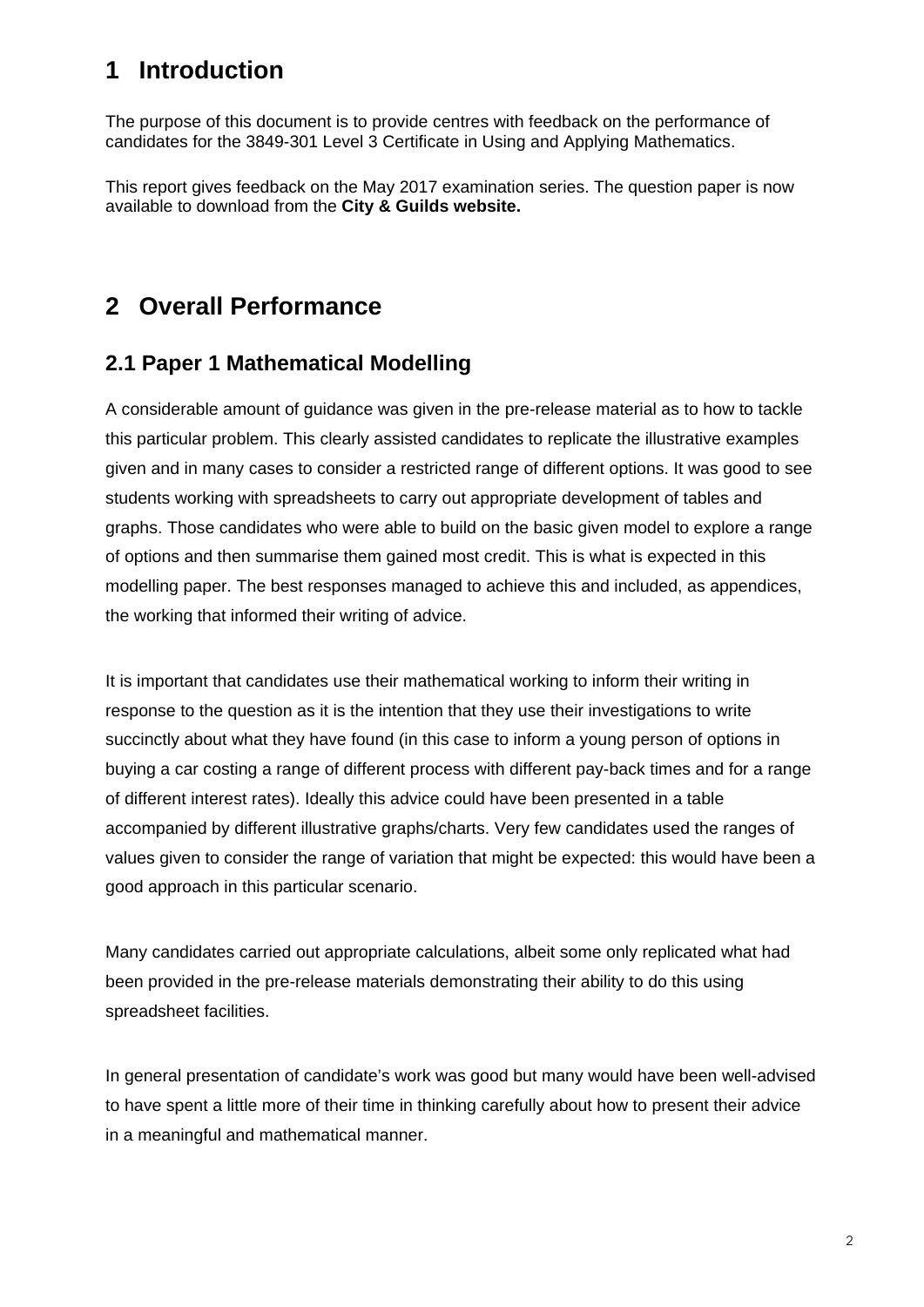## **2.2 Paper 2 Part 1: Mathematical Comprehension**

| 1           | In general this question was well-done with candidates interpreting the     |
|-------------|-----------------------------------------------------------------------------|
|             | shape of the curve in terms of the context.                                 |
| $\mathbf 2$ | Although further interpretation was required here fewer candidates tackled  |
|             | this question as well as the previous question. When interpreting           |
|             | mathematical diagrams it is important that this is done so in terms of the  |
|             | context and the variables referred to.                                      |
| 3           | This question was well done by many candidates who were able to work        |
|             | with the diagram in the specific context given.                             |
| 4           | This question required candidates to extrapolate the given graph back to    |
|             | the vertical axis. This was understood by approximately half of candidates  |
|             | but eluded others.                                                          |
| 5           | Use of the graph as required in this question was successfully carried out  |
|             | by almost all candidates.                                                   |
| 6           | This question proved too difficult for the majority of candidates with many |
|             | unable to find the required equations. This ensured that part (b) of the    |
|             | question was inaccessible. On the other hand a few candidates were able     |
|             | to make considerable progress and make a good attempt to solve their        |
|             | simultaneous equations.                                                     |
| 7           | Only few candidates were able to transfer their understanding of the        |
|             | development of cobweb diagrams to consider what would happen in the         |
|             | case illustrated.                                                           |
| 8           | Part (a) of this question was tackled successfully by almost all candidates |
|             | although the range that was required in part (b) was not so successfully    |
|             | found.                                                                      |
| 9           | Candidates' comprehension of the methods used in the pre-release            |
|             | material proved to be good with many successfully answering this question   |
|             | which considered the adding of an additional lottery ball to the draw.      |
| 10          | Again, in this question transfer of methods illustrated in the pre-release  |
|             | material proved accessible to the majority of candidates.                   |
| 11          | Only a small number of candidates understood the implications of the        |
|             | different methods used in the calculation of the mean and standard          |
|             | deviation and gained full credit.                                           |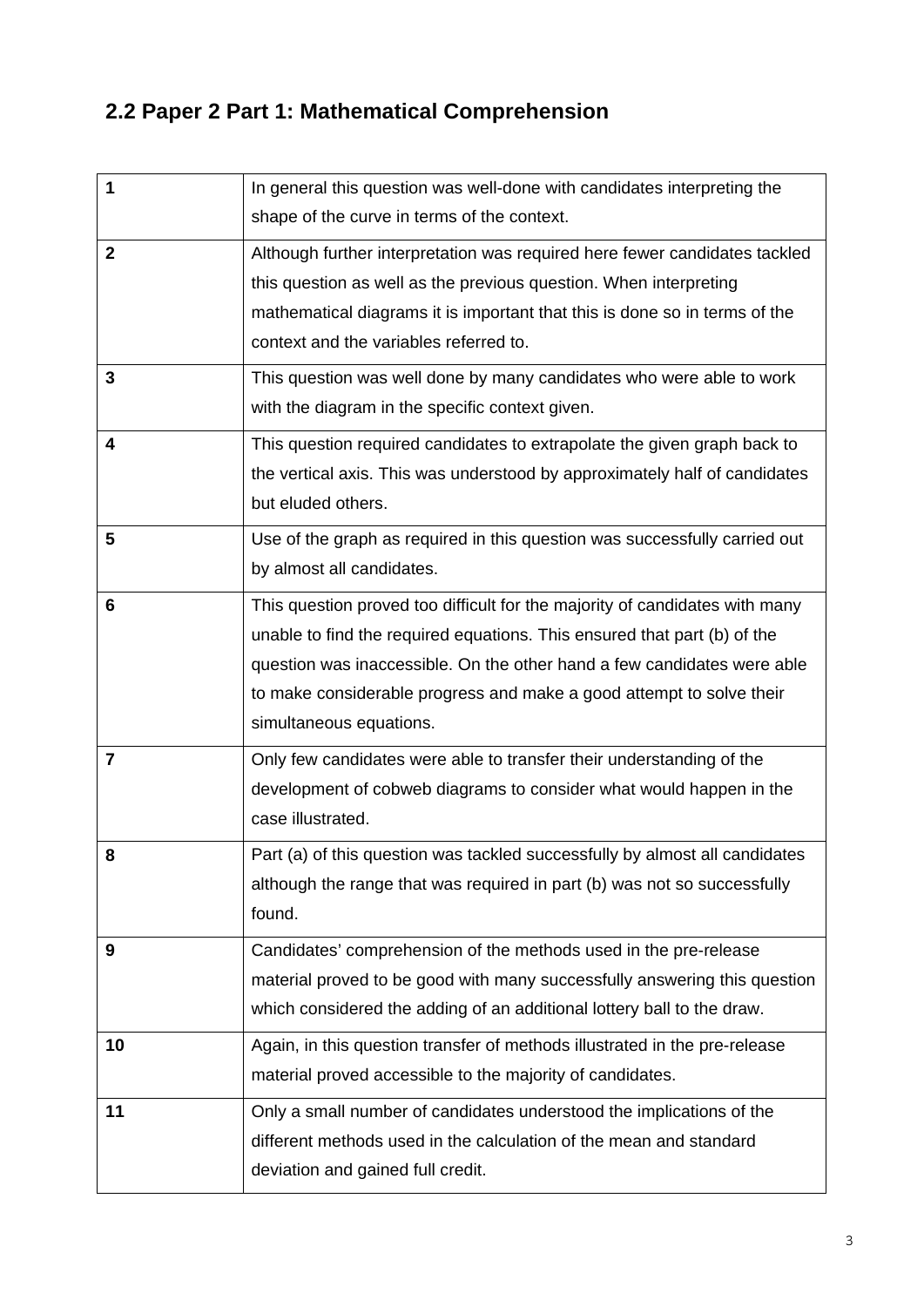| 12 | This question was not answered correctly by many candidates, the<br>implication being that many do not understand that in the histogram the<br>height of the bars is related to the frequency density. |
|----|--------------------------------------------------------------------------------------------------------------------------------------------------------------------------------------------------------|
| 13 | Again the feature of the histogram referred to here was not well<br>understood by the majority.                                                                                                        |
| 14 | Very few candidates were successful with this question. Both parts proved<br>difficult for many suggesting that candidates were not aware of important<br>features of the histogram.                   |
| 15 | Use of the normal distribution was beyond the vast majority of candidates<br>although it was pleasing to see that one or two of them were able to<br>successfully towards completion of this question. |

#### **2.3 Paper 2 Part 2: Communicating with Mathematics**

Essential to success in this element of assessment is that candidates consider carefully how they will communicate their use of, and work with, the data provided. It is important that they not only show that they can work with the data but that they can also develop a coherent "argument" that they can communicate appropriately. Reference to the qualification specification as well as the marking criteria provides suitable indication of what is expected. Fundamental in this case is the idea that exercising and eating healthily allows a person to maintain a healthy weight or even lose weight. Judicious selection of just some of the data would allow a simple argument to be developed and presented. Rather like in the modelling element of assessment (Paper 1) it would perhaps be advisable for candidates to work with some extremes to allow them to make a most powerful case.

In general, candidates did not tackle this element of assessment as well as they did the modelling element.